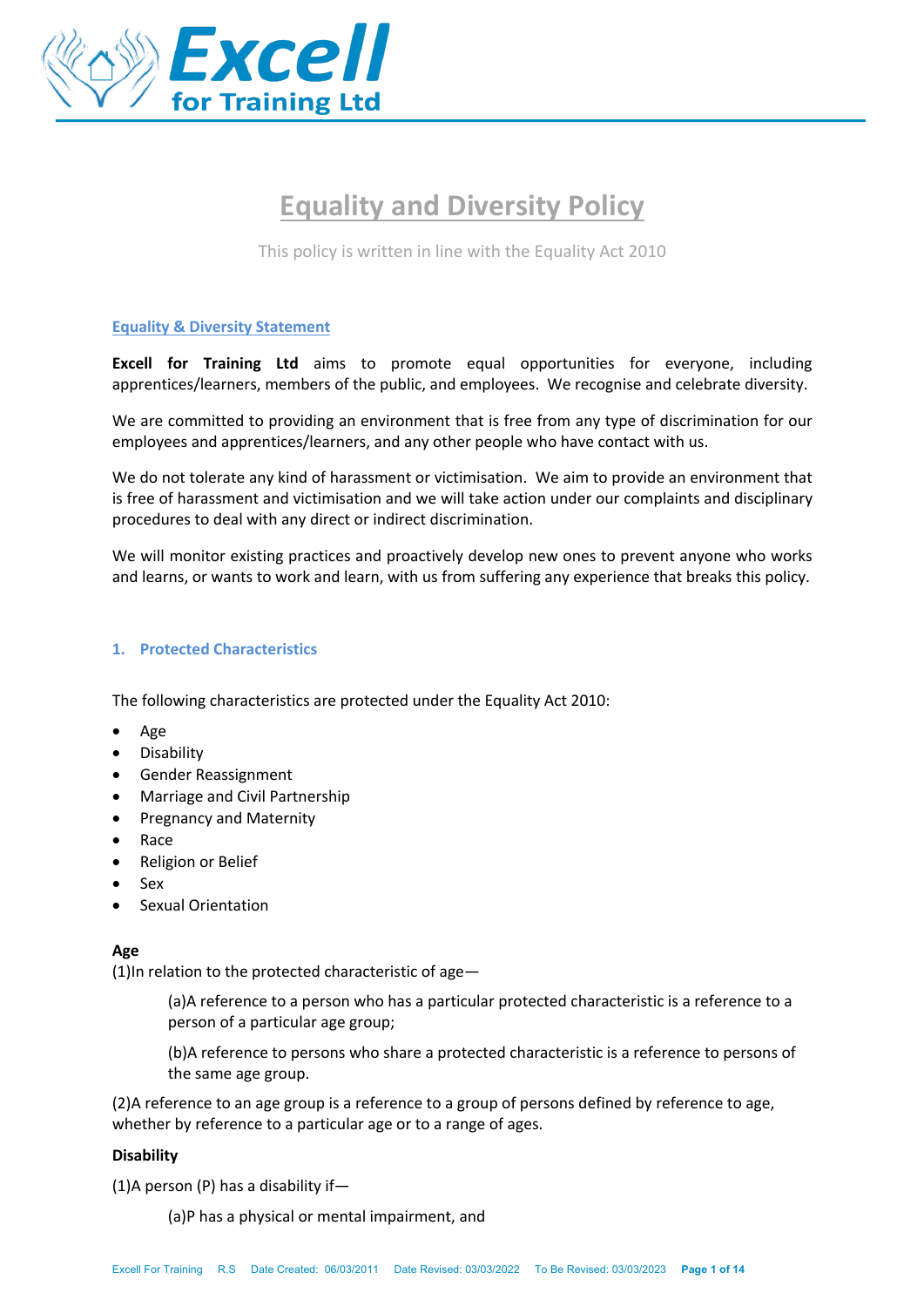

(b)The impairment has a substantial and long-term adverse effect on P's ability to carry out normal day-to-day activities.

(2)A reference to a disabled person is a reference to a person who has a disability.

(3)In relation to the protected characteristic of disability—

(a)A reference to a person who has a particular protected characteristic is a reference to a person who has a particular disability;

(b)A reference to persons who share a protected characteristic is a reference to persons who have the same disability.

(4)This Act (except Part 12 and section 190) applies in relation to a person who has had a disability as it applies in relation to a person who has the disability; accordingly (except in that Part and that section)—

(a)A reference (however expressed) to a person who has a disability includes a reference to a person who has had the disability, and

(b)A reference (however expressed) to a person who does not have a disability includes a reference to a person who has not had the disability.

(5)A Minister of the Crown may issue guidance about matters to be taken into account in deciding any question for the purposes of subsection (1).

(6)Schedule 1 (disability: supplementary provision) has effect.

### **Gender reassignment**

(1)A person has the protected characteristic of gender reassignment if the person is proposing to undergo, is undergoing or has undergone a process (or part of a process) for the purpose of reassigning the person's sex by changing physiological or other attributes of sex.

(2)A reference to a transsexual person is a reference to a person who has the protected characteristic of gender reassignment.

(3)In relation to the protected characteristic of gender reassignment—

(a)A reference to a person who has a particular protected characteristic is a reference to a transsexual person;

(b)A reference to persons who share a protected characteristic is a reference to transsexual persons.

### **Marriage and civil partnership**

(1)A person has the protected characteristic of marriage and civil partnership if the person is married or is a civil partner.

(2)In relation to the protected characteristic of marriage and civil partnership—

(a)A reference to a person who has a particular protected characteristic is a reference to a person who is married or is a civil partner;

(b)A reference to persons who share a protected characteristic is a reference to persons who are married or are civil partners.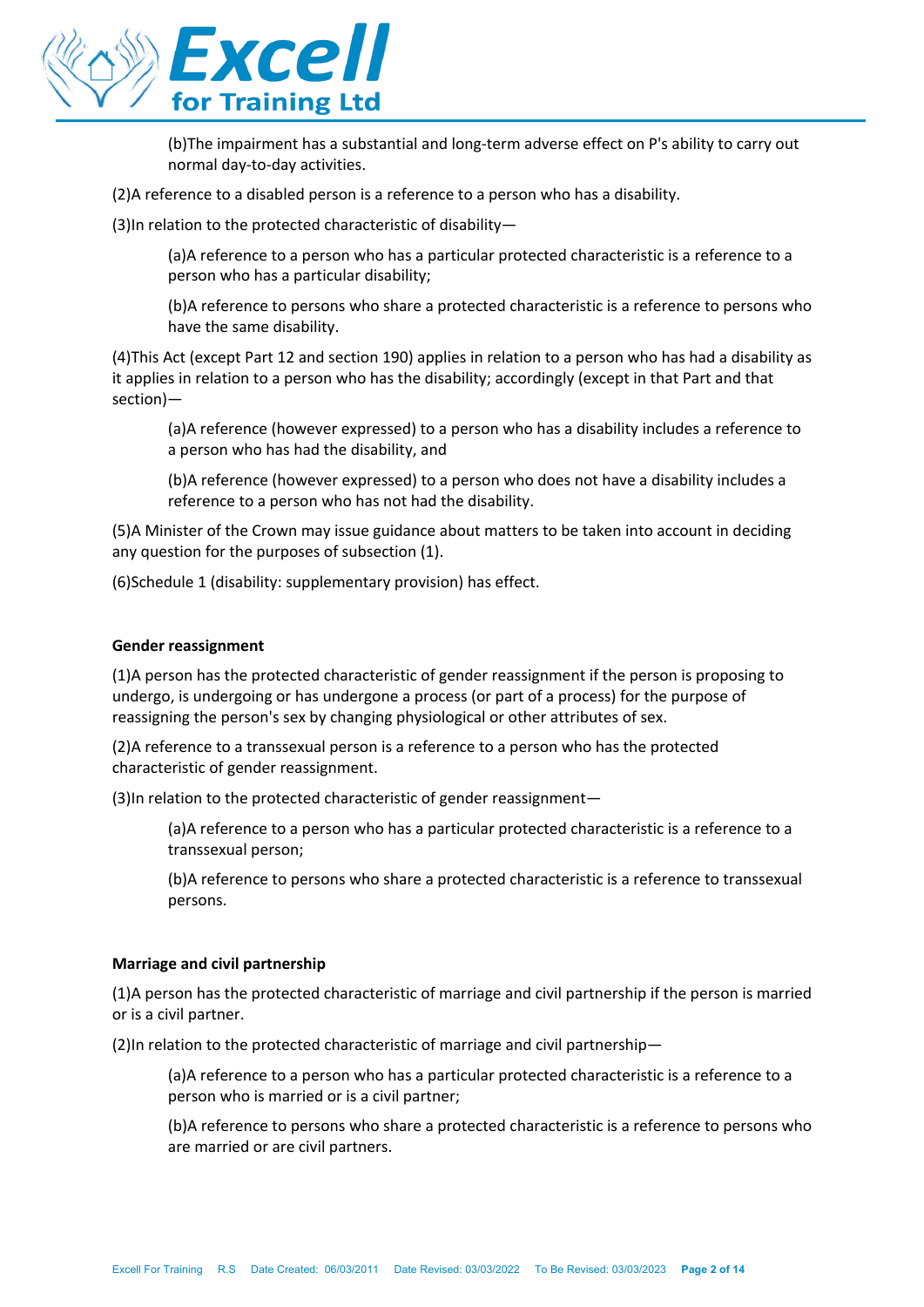

# **Race**

(1)Race includes—

(a)Colour;

(b)Nationality;

(c)Ethnic or national origins.

(2)In relation to the protected characteristic of race—

(a)A reference to a person who has a particular protected characteristic is a reference to a person of a particular racial group;

(b)A reference to persons who share a protected characteristic is a reference to persons of the same racial group.

(3)A racial group is a group of persons defined by reference to race; and a reference to a person's racial group is a reference to a racial group into which the person falls.

(4)The fact that a racial group comprises two or more distinct racial groups does not prevent it from constituting a particular racial group.

(5)A Minister of the Crown

## **Religion or belief**

(1)Religion means any religion and a reference to religion includes a reference to a lack of religion.

(2)Belief means any religious or philosophical belief and a reference to belief includes a reference to a lack of belief.

(3)In relation to the protected characteristic of religion or belief—

(a)A reference to a person who has a particular protected characteristic is a reference to a person of a particular religion or belief;

(b)A reference to persons who share a protected characteristic is a reference to persons who are of the same religion or belief.

### **Sex**

In relation to the protected characteristic of sex—

(a)A reference to a person who has a particular protected characteristic is a reference to a man or to a woman;

(b)A reference to persons who share a protected characteristic is a reference to persons of the same sex.

# **Sexual orientation**

(1)Sexual orientation means a person's sexual orientation towards—

(a)Persons of the same sex,

(b)Persons of the opposite sex, or

(c)Persons of either sex.

(2)In relation to the protected characteristic of sexual orientation—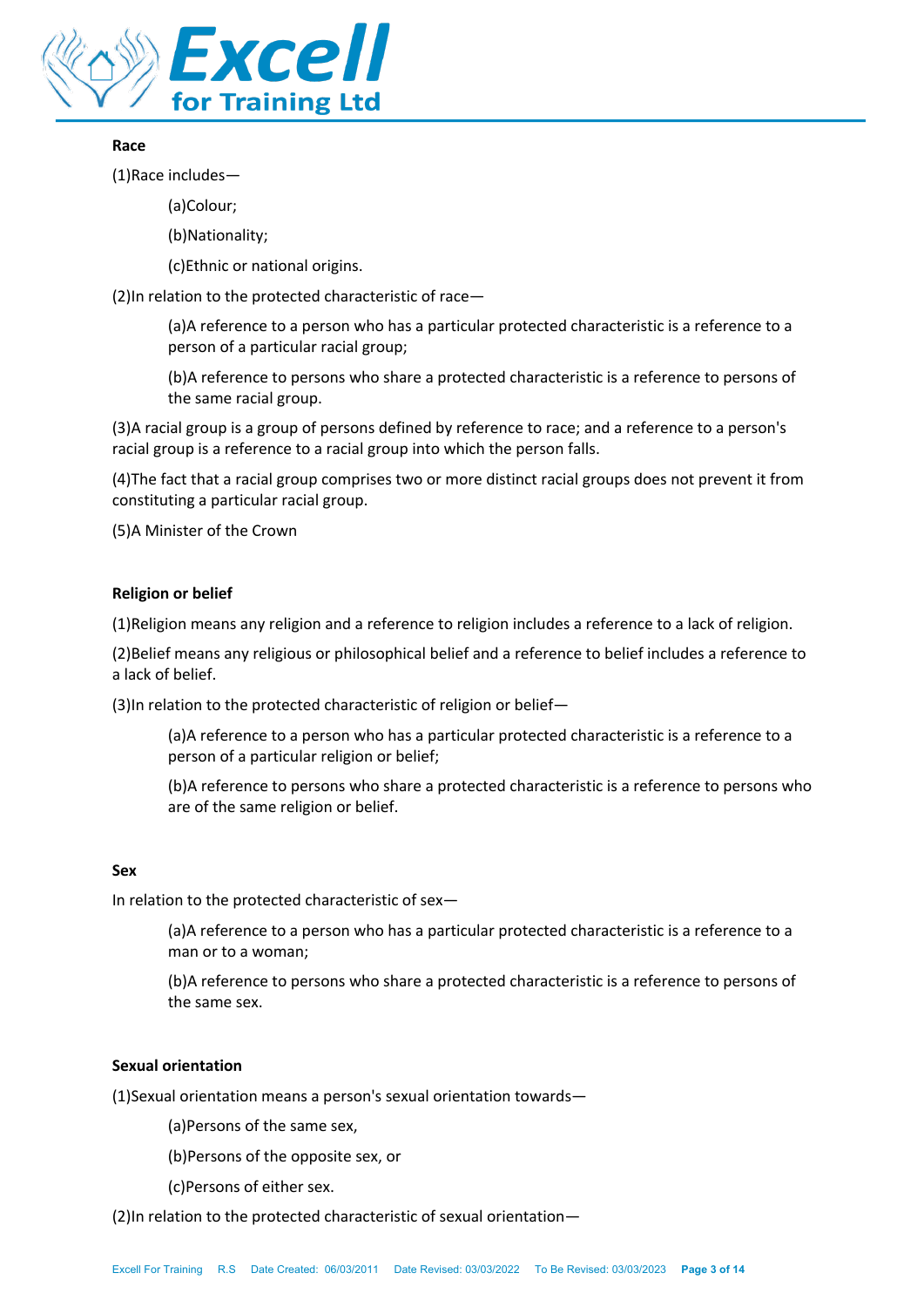

(a)A reference to a person who has a particular protected characteristic is a reference to a person who is of a particular sexual orientation;

(b)A reference to persons who share a protected characteristic is a reference to persons who are of the same sexual orientation.

### **2. Legislation**

The following pieces of legislation are currently relevant to this policy:

### **Race Relations Act (1976)**

Under the Race Relations Act 1976, it is unlawful to discriminate against anyone on grounds of race, colour, nationality (including citizenship), or ethnic or national origin. The amended Act of 2001 enables **Excell for Training Ltd** to actively promote race equality under the new Race Equality Duty.

### **Disability Discrimination Act (2005)**

The Disability Discrimination Act (DDA) was passed in 1995 to end the discrimination that many disabled people face. From December 2006, the amended Disability Equality Duty will be enforced on all public bodies.

### **Equal Pay Act (1970) and Equal Pay (Amendment Regulations) 1983**

The Equal Pay Act 1970 makes it unlawful for employers to discriminate between men and women in terms of their pay and conditions where they are doing the same or similar work.

#### **Sex Discrimination Act 1975 (Amendment) Regulations 2008**

The Sex Discrimination Act came into force in 1975 making it unlawful to discriminate on the grounds of sex.

### **Equality (Age) Regulations (2006)**

Age discrimination in employment and vocational training will become unlawful in October 2006.

#### **Sexual Orientation (2003)**

The Sexual Orientation Regulations outlaw discrimination in employment and vocational training on grounds of sexual orientation.

#### **Religion or Belief Regulations (2003)**

The Religion or Belief Regulations prohibits discrimination on grounds of religion, religious belief or similar philosophical belief.

#### **Special Educational Needs & Disability Act (SENDA) (2001)**

Organisations are required to make reasonable adjustments to all aspects of learning to avoid substantial disadvantage to any disabled apprentices/learners or other disabled people.

#### **Rehabilitation of Offenders Act 1974**

Under this Act, many ex-offenders are given certain employment rights if their convictions become 'spent'. Broadly speaking, anyone who has been convicted of a criminal offence and who is not convicted of a further offence during a specified period (the 'rehabilitation period') becomes a 'rehabilitated person'. There are some exceptions to the Act - broadly relating to work with children, the sick, disabled people and the administration of justice.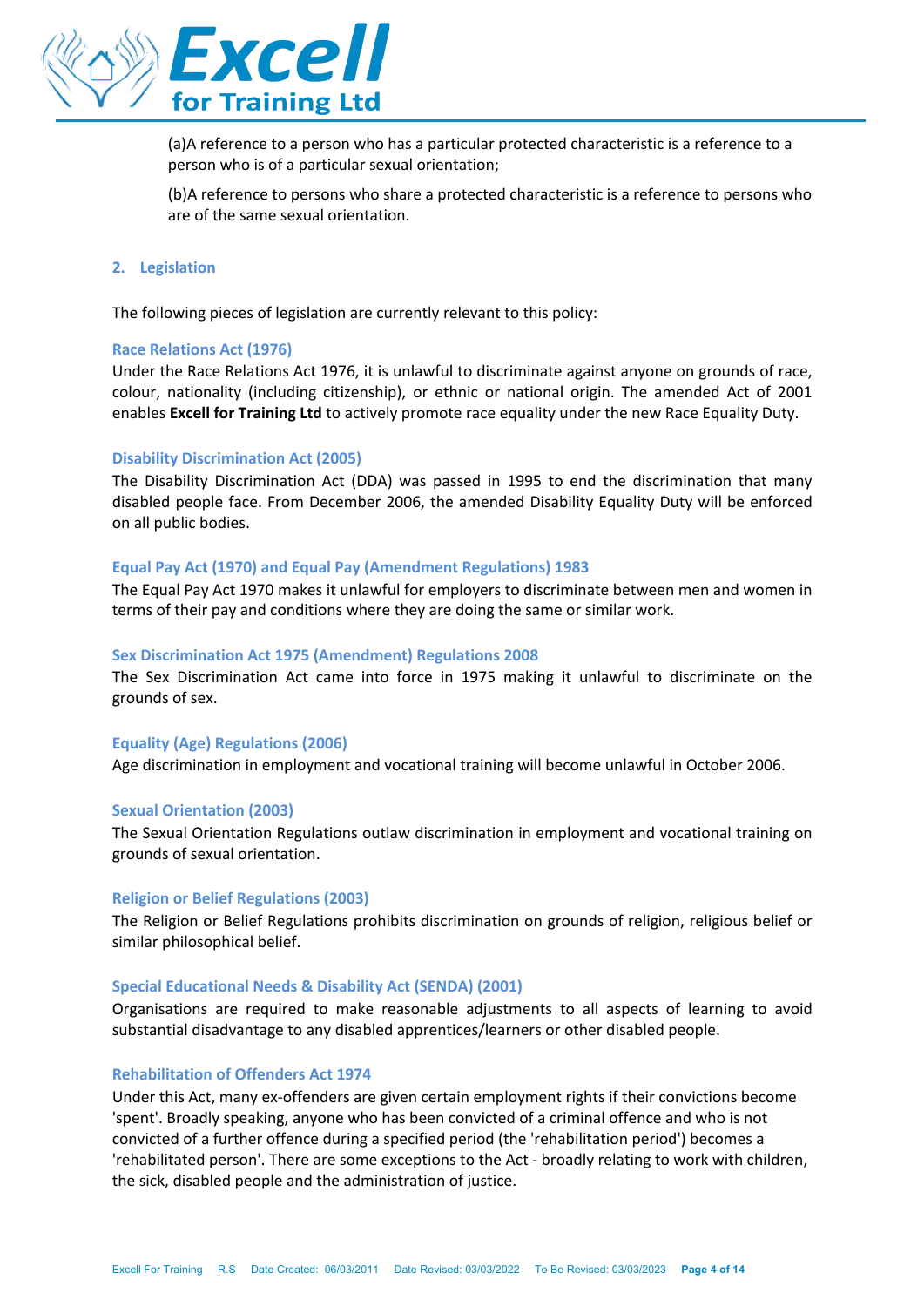

### **Gender Assignment Regulations 1999**

These Regulations clarify the law relating to gender reassignment. They are a measure to prevent discrimination against transsexual people on the grounds of sex in pay and treatment in employment and vocational training.

### **Protection from Harassment Act 1997**

This Act makes harassment a criminal offence. It also creates a new type of civil claim, allowing individuals who are harassed to claim damages and/or seek a court order to stop the harasser from continuing the harassment. Harassment on the grounds of sex, race, sexual orientation or religion & belief are covered by the separate strands of equality legislation.

#### **Human Rights Act 2000**

This incorporates rights under the European Convention of Human Rights into domestic law. Individuals can bring claims under the HRA against public authorities for breaches of Convention rights. UK courts and tribunals are required to interpret domestic law, as far as possible, in accordance with Convention rights.

### **The National Minimum Wage Act 1998**

This Act sets hourly rates below which pay must not be allowed to fall and is universally applicable to 'ordinary workers'. There are some exclusions, including fishermen paid in a share of profits, unpaid volunteers and prisoners.

# **Working Time Regulations 1998, Working Time Regulations 1999, Working Time (Amendment) Regulations 2001 and Working Time (Amendment) Regulations 2002**

The Working Time Directive is a piece of EU legislation designed to prevent damage to the health of workers through working excessive hours. The Regulations **set out statutory rights for employees in respect of rest, maximum working time and holidays.**

#### **Civil Partnership Act 2004**

Allows same sex couples to obtain essentially the same rights and responsibilities as a civil marriage, Civil partners are entitled to the same property rights as marriage opposite sex couples. The same exemption as married couples on inheritence tax, social security, pension benefits and also the ability to get parental responsibility for a partner's child.

#### **Marriage (Same Sex Couples) Act 2013**

Legalised full same sex marriage in England and Wales starting from March 2014, although civil partnership also remains available

### **Equality & Diversity Policy**

### **3. Introduction**

This policy illustrates how **Excell for Training Ltd** will implement its commitment to equality & diversity and who is responsible.

A summary of this policy is provided to all of our apprentices/learners at enrolment.

Equality & diversity means promoting the basic human rights of all individuals in society, ensuring just and fair treatment, equal access and full opportunities for personal development and growth. This Equality & Diversity Policy should enable all individuals to realise their full potential, develop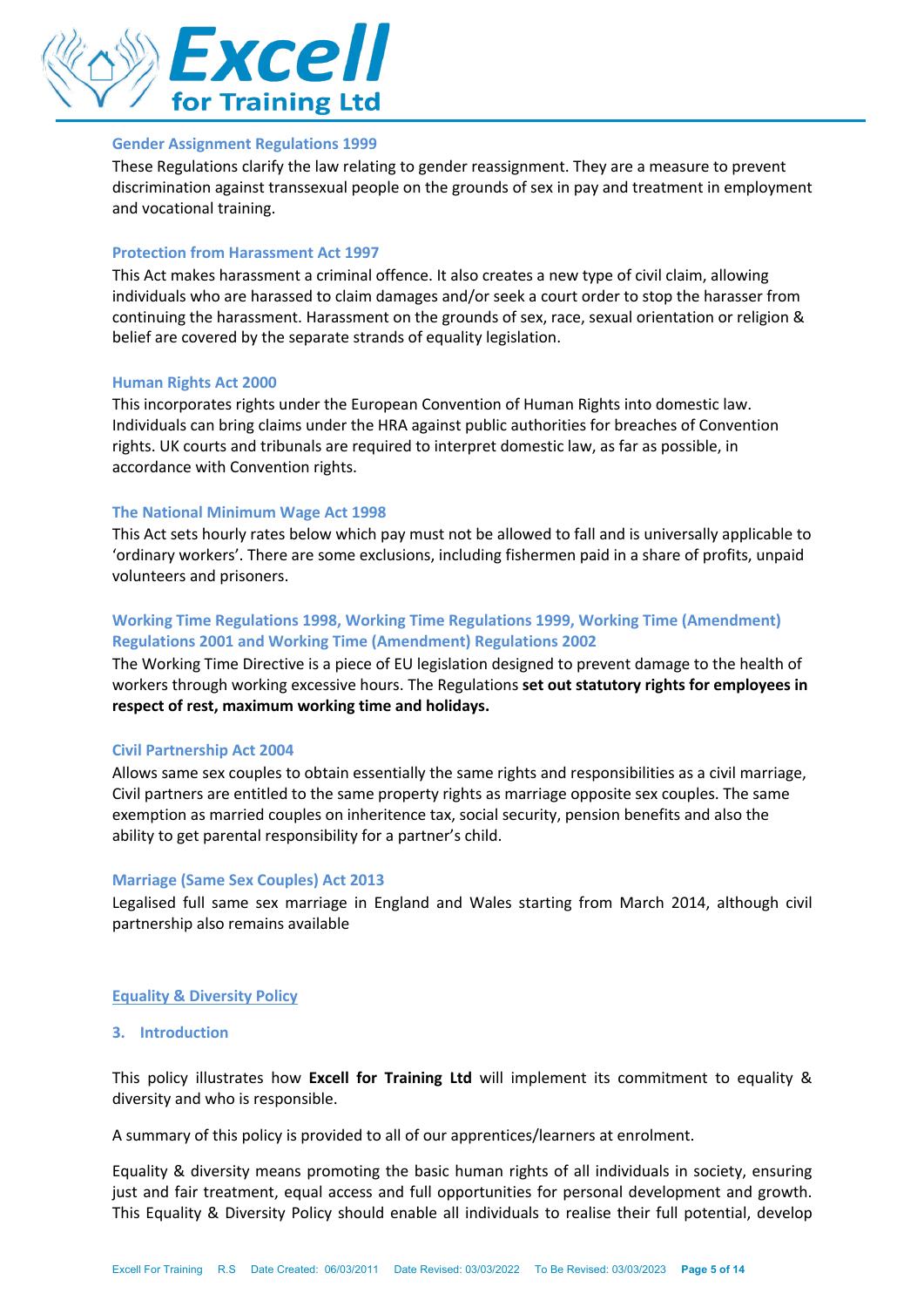

self-respect and self esteem in a fair and just environment. All forms of prejudice and discrimination will be addressed and challenged in a culture of mutual respect and acceptance. In short, this policy seeks to ensure that all individuals can work and learn peacefully in our Centre, accepting and enjoying the benefits of its diversity.

Managers, staff and apprentices/learners of **Excell for Training Ltd** and its partners are committed to implementing this Equality & Diversity Policy. Everyone who comes into contact with **Excell for Training Ltd** will be treated fairly and without discrimination.

The intention is to ensure that an environment free from harassment, victimisation and discrimination is maintained within an overall culture of equality.

### **4. Definitions**

**Bullying**: Bullying is a form of harassment and can be defined as the use of position or power to coerce others by fear, oppression or threat. It is made up of a number of things, such as aggressive behaviour, intimidation, persistent criticism, constant undermining, and the spreading of malicious rumours. It can be difficult to detect, as it can be subtle and devious.

**Disability**: Under the terms of the Disability Discrimination Act, a 'disabled' person is classed as someone who has a disability that makes it difficult for him or her to carry out normal day-to-day activities. The disability may be physical, sensory, or mental. It must, however, be substantial (i.e. not trivial) and have a long-term effect (i.e. it must last or expect to last 12 months or more).

*Physical or mental impairment* includes visual, hearing, learning disability, speech impairment, severe disfigurement and a clinically defined mental illness. This includes anyone who has an impairment that is likely to develop over time, such as cancer, multiple sclerosis, or someone living with AIDS.

*Normal day-to-day activities* include bending, lifting, mobility, communication, and long- and shortterm memory loss.

**Discrimination** – **Direct discrimination**: Treating people less favourably than others on grounds of their sex, age, race, disability, sexual orientation, and religion or belief.

**Discrimination** – **Indirect discrimination**: Applying a provision, criterion or practice that disadvantages people of a particular sex, age, disability, race, sexual orientation, and religion or belief.

**Diversity**: The concept of diversity encompasses acceptance and respect. It is understanding that each individual is unique, and recognising individual differences. It is the exploration of these differences in a safe, positive and nurturing environment. It is about understanding each other and moving beyond simple tolerance to embracing and celebrating the rich dimensions of diversity contained within each individual.

**Harassment**: Unwanted conduct that violates an individual's dignity or creates an intimidating, hostile, degrading, humiliating or offensive environment. Harassment can be sexual, racial, or directed at people with disabilities.

**Reasonable Adjustment**: Good employment practice, which enables the safe employment of disabled persons, depends on actions and arrangements, which are called 'adjustments' under the Disability Discrimination Act. The Act places an obligation on employers to make such adjustments whenever it is reasonable to do so. Guidance on what is reasonable is provided within the Act itself and in the accompanying Code of Practice.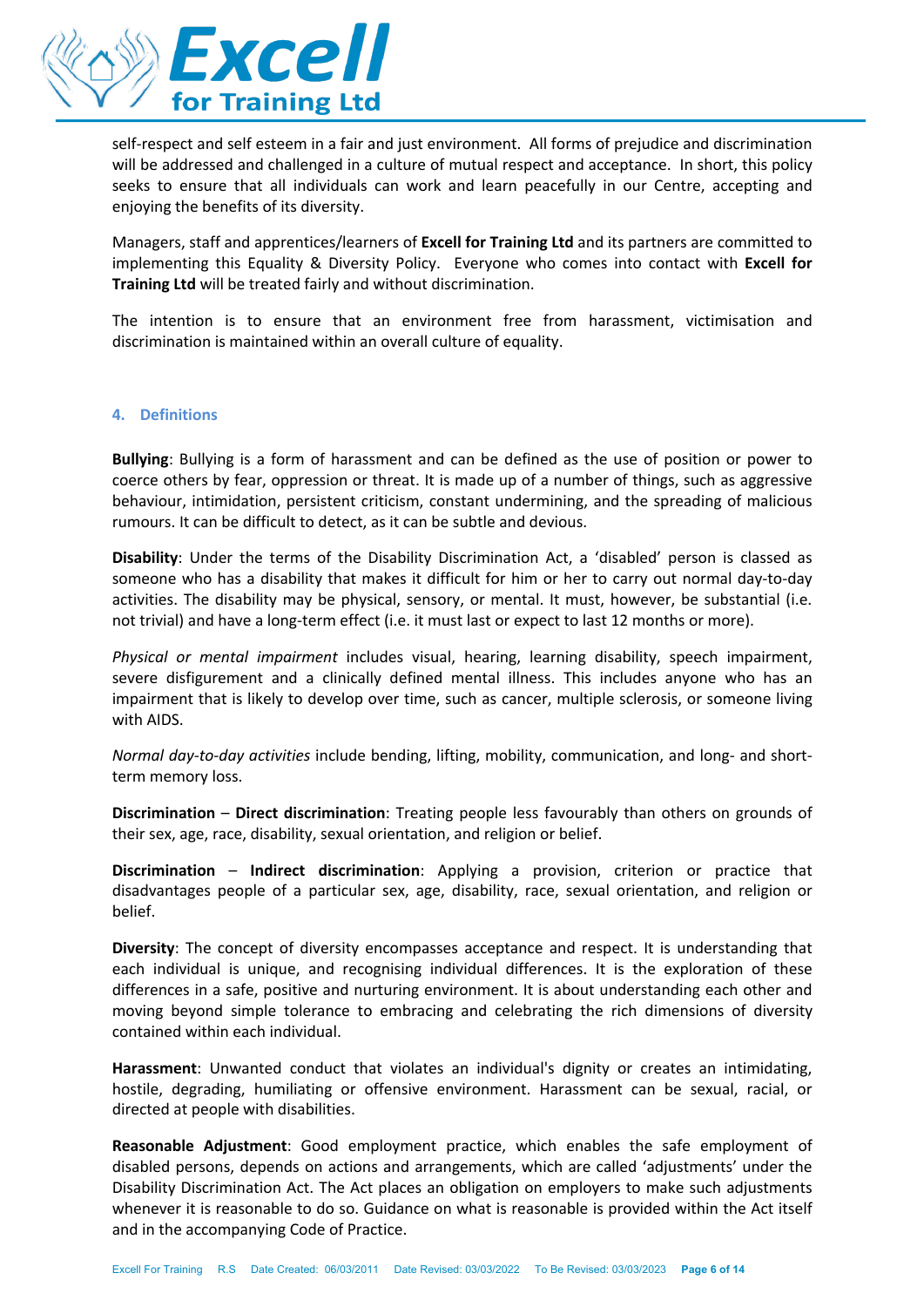

**Victimisation**: Treating people less favourably because of something they have done under, or in connection with, equality legislation, e.g. made a formal complaint of discrimination or given evidence in a tribunal case.

# **5. Marketing**

All advertisements and literature will state and actively promote equality & diversity and provide any additional information or facility required to encourage participation from all groups. This promotion will communicate the positive attitude and commitment of equality of opportunity.

### **6. Access to Learning Programmes**

- **Excell for Training Ltd** will strive to ensure that all learning opportunities are available to all within health and safety guidelines and that all apprentices/learners are supported as far as possible to pursue the learning programme/career of their choice.
- Wherever possible all reasonable efforts will be made to ensure physical access to the learning environment/workplace.
- Additional Learning Support will be provided for apprentices/learners with learning, physical or sensory disabilities or those with an identifiable support need where reasonable adjustments can be made.
- No apprentice/learner will be excluded from a learning programme on the grounds of their race, gender, family commitments, marital status, sexual orientation, or disability (subject to funding and health and safety requirements) or any other status that cannot be justified.

# **7. Disclosure**

**Excell for Training Ltd** encourages apprentices/learners to disclose any disability that they may have to a member of Centre staff.

- **Excell for Training Ltd** also encourages apprentices/learners to disclose any issues relating to their age, ethnicity, sexual orientation, or religion/belief that might have a negative effect on their learning, e.g. restrictions with the time of day when learning can take place due to daily worship. Under the Disability Discrimination Act and the Special Educational Needs and Disability Act 2001 (SENDA).
- **Excell for Training Ltd** has a duty to make reasonable adjustments for disabled apprentices/learners. It encourages apprentices/learners to disclose their disability at the earliest possible stage so that a needs assessment can be carried out and reasonable adjustments can be made where appropriate.
- An apprentice/learner may indicate that (s)he has a disability, or an illness or medical condition that affects their learning, or a specific learning difficulty such as dyslexia. For the purposes of this policy, references to disability incorporate all such conditions that might require support.
- Ideally, disclosure of a disability or of other issues will be made prior to or at enrolment. However, the apprentice/learner can make a disclosure at any time to any member of support staff in the centre. If this happens, the staff member to whom the disclosure is made will ensure that the environment in which disclosure takes place is suitably private in order to maintain confidentiality. The apprentice/learner will then be asked to complete the appropriate 'Release of Information' form (see Appendices A and B).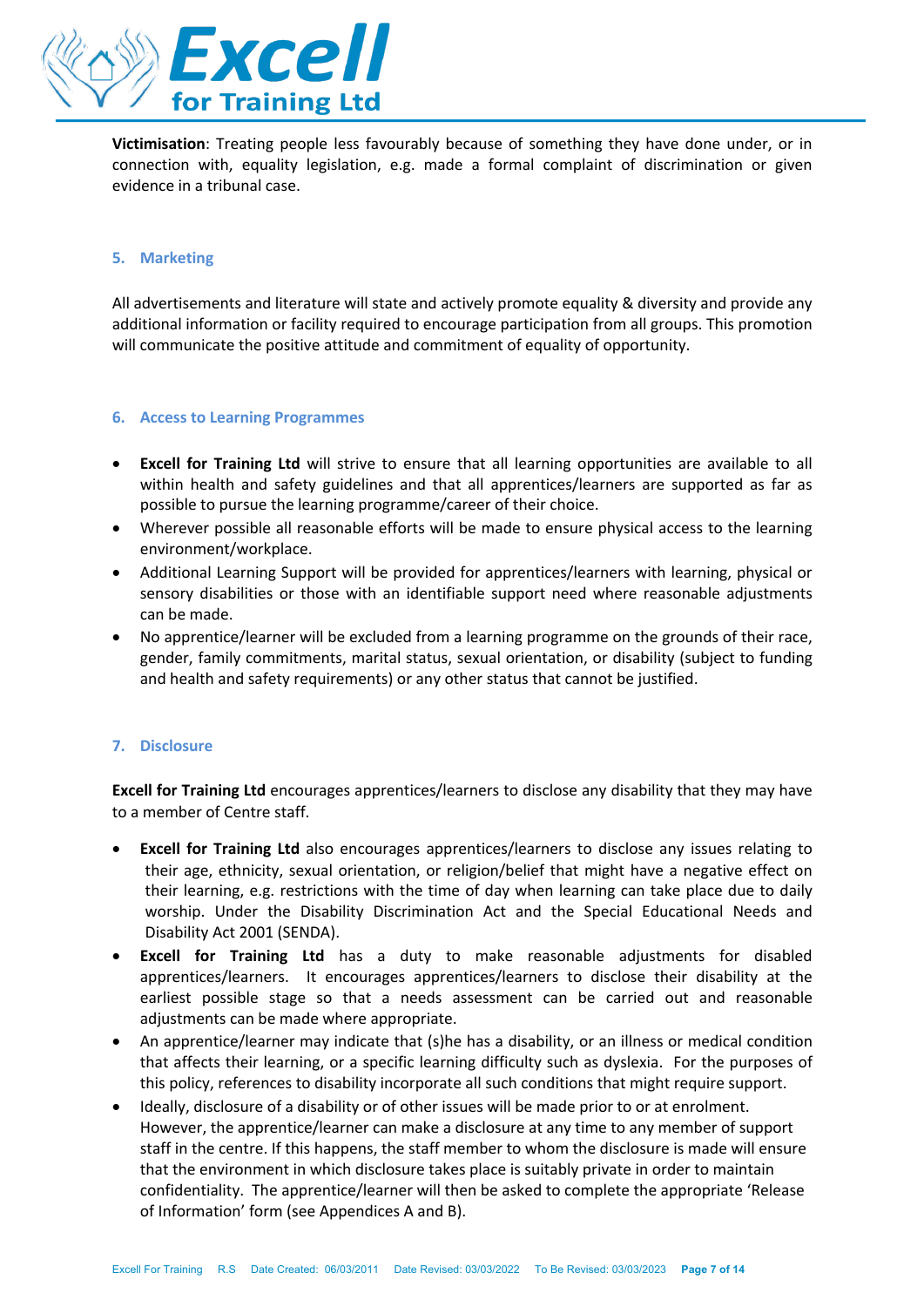

- The 'Release of Information' form is a transparent mechanism for gathering and communicating information for the specific purpose of ensuring the needs of apprentices/learners are met. It also provides the means to ensure confidentiality where the apprentice/learner requires it. The form is designed and processed having regard at all times to the Data Protection Act 1998 (DPA). Information about age, ethnicity, religion/belief or disability is classed as 'sensitive personal data', the processing of which requires the explicit consent of the data subject. The 'Release of Information' form sets out what the information might be used for, the persons or organisations to whom the information might be disclosed, and gives the apprentice/learner the opportunity to limit or refuse further disclosure.
- Where the apprentice/learner is happy for details to be disclosed to others, the staff member to whom the disclosure was made will pass the completed 'Release of Information' form to the Quality Assurance Co-ordinator for action as required.
- Where the apprentice/learner requests confidentiality or permits only a limited disclosure, the Centre will still attempt to assess the needs of the apprentice/learner and make reasonable adjustments insofar as this can be done whilst still complying with the apprentice's/learners' wishes. However, such compliance may adversely affect the level of support that the Centre can give. For example, it might not be possible to make any reasonable adjustment or the adjustment might not be to the same standard it would have been if full disclosure had been permitted and/or a lower level of confidentiality required.
- Where the apprentice/learner specifies total confidentiality/non-disclosure, the form will be completed to reflect this and will be retained on the apprentice/learner's file within the Learning Centre. No confidential information will be recorded on the form: it will simply act as a record that the apprentice/learner's disclosed some information but wished it to remain confidential. The person to whom the information has been disclosed will, after agreement with the apprentice/learner, endeavour, to put in place whatever support is reasonably practicable, having regard to any applicable Centre policies and health and safety considerations, without compromising confidentiality. Where this involves the passing of information to other staff within the Learning Centre, this will be done with consideration and care and in accordance with the DPA.
- **Excell for Training Ltd** understands that some individuals may not wish to call themselves 'disabled' and respects their right not to do so, or to be so labelled by virtue of receiving support. However, the Centre strongly advises apprentices/learners to consider carefully the implication of insisting that a disability remain confidential in terms of the level of support they can reasonably expect.
- Although the Centre will respect and adhere to requests for confidentiality, there may be circumstances where information about a disability will need to be disclosed to third parties. This will only occur in circumstances permitted where the Centre cannot obtain the

Apprentice/learner's consent to disclose, for example in cases of sudden illness where healthcare professionals outside the Centre need to know about the disability.

# **8. Induction/Information Advice and Guidance**

- In receiving enquiries about learning programmes, staff will ensure that all prospective apprentices/learners receive a prompt and fair service.
- Apprentices/learners will be entitled to advice and guidance at the pre-entry stage and during induction to try to ensure that they are on the right course for them.

All learning programmes are open to all apprentices/learners. Where apprentices/learners meet the criteria, they may be eligible for government funding. Funding regulations will be explained to the apprentice/learner as appropriate. During the apprentice/learner's initial assessment a range of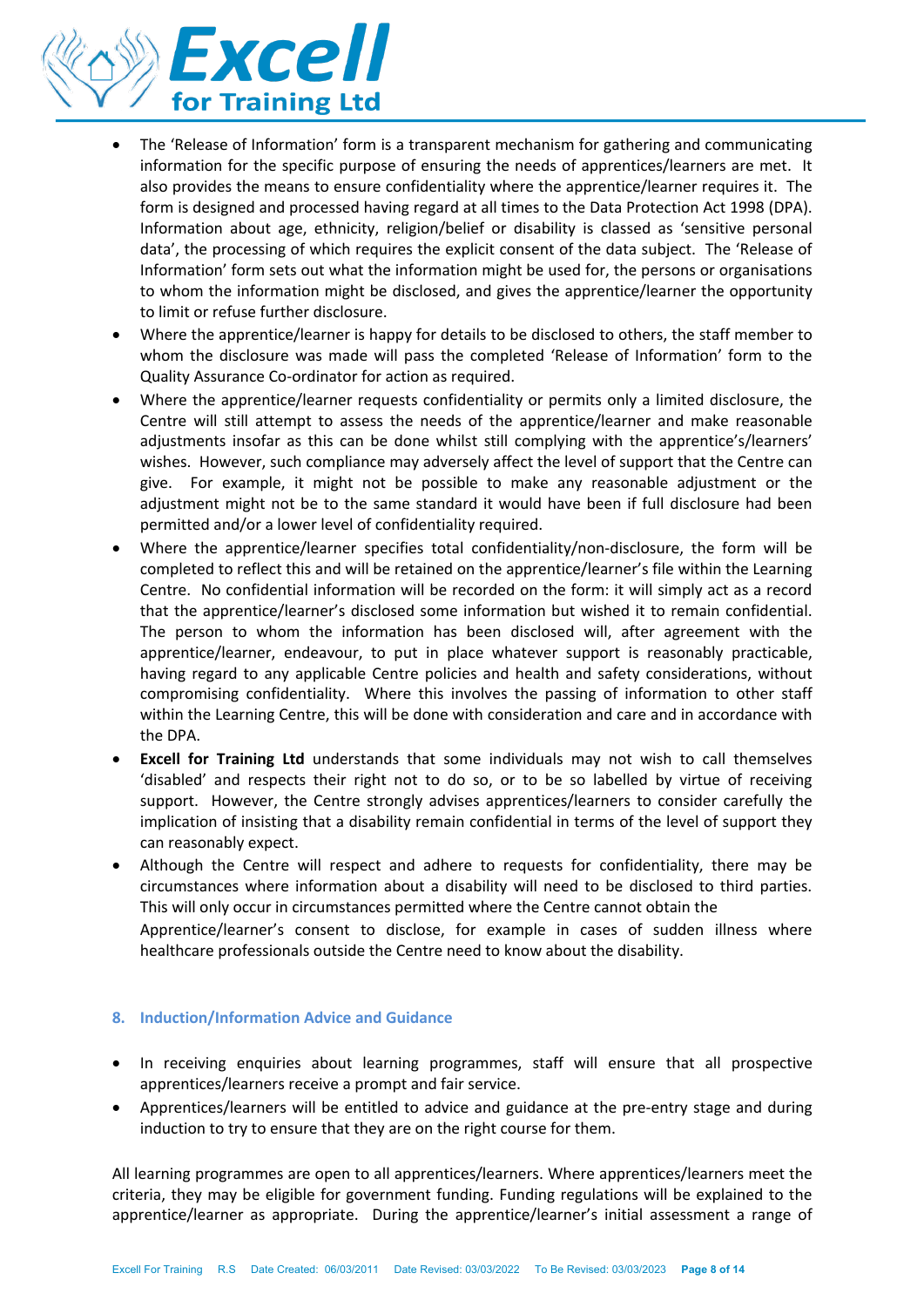

courses and support provisions will be discussed that are offered by the Centre or if appropriate elsewhere.

- **Excell for Training Ltd** is dedicated to ensuring that the apprentice/learner are not only made aware of but understand the Centre's commitment to Equality & Diversity during induction.
- Every apprentice/learner will be provided with a copy of our Service User Equality & Diversity Policy. This policy includes an overview of Disclosure and of Unacceptable Behaviour.
- Disclosure and Unacceptable Behaviour will be explained verbally to apprentice/learner at induction. A more detailed Service User Disclosure Policy and Service User Unacceptable Behaviour Policy will be available for apprentices/learners on request or should the need arise.
- All apprentices/learners will be clearly informed that, in signing their learning agreement, they are agreeing to respect and follow the ethos of this Equality & Diversity Policy.

# **9. The Learning/Working Environment**

- The learning/working environment will foster an atmosphere of openness and acceptance of a variety of views, perceptions and experiences. It will also challenge, in a developmental and supportive way, all forms of prejudice discrimination and stereotypical attitudes.
- Learning materials and resources will reflect the diverse society in which we live, addressing individual needs as fully as possible. Within the management of human resources.
- **Excell for Training Ltd** will seek to establish a flexible non-discriminatory culture, which is encouraged through staff development and through appropriate equality & diversity training, including general awareness and specific equality training needs.

# **10. Unacceptable Behaviour**

- **Excell for Training Ltd** classes any behaviour that does not respect the rights of others or that harasses, vilifies or discriminates against others, including threatening or violent behaviour, as unacceptable.
- If a staff member or apprentice/learner behaves in an unacceptable way, which does not uphold or represent the values and intent of this Policy, then the Quality Assurance Co-ordinator will take responsibility for responding to this situation as soon as it is evident.
- To prevent or manage this situation as much as possible, the Quality Assurance Co-ordinator will ensure the following:

# **Centre Staff:**

- All staff are not only made aware of this Equality & Diversity Policy but also understand it and can explain and promote it to apprentices/learners.
- Opportunities are provided for staff to raise relevant issues and discuss difficult, uncomfortable, or unfamiliar situations and how best to behave or respond in these circumstances in order to meet the policy's commitment.
- Staff development and training needs regarding equality & diversity are identified on a regular basis.
- Relationships are developed with local organisations that represent different equality groups so that best practice, appropriate language etc. can be shared to assist staff when working alongside people with additional needs.
- Staff are aware of where to source additional information or practical guidance when needed.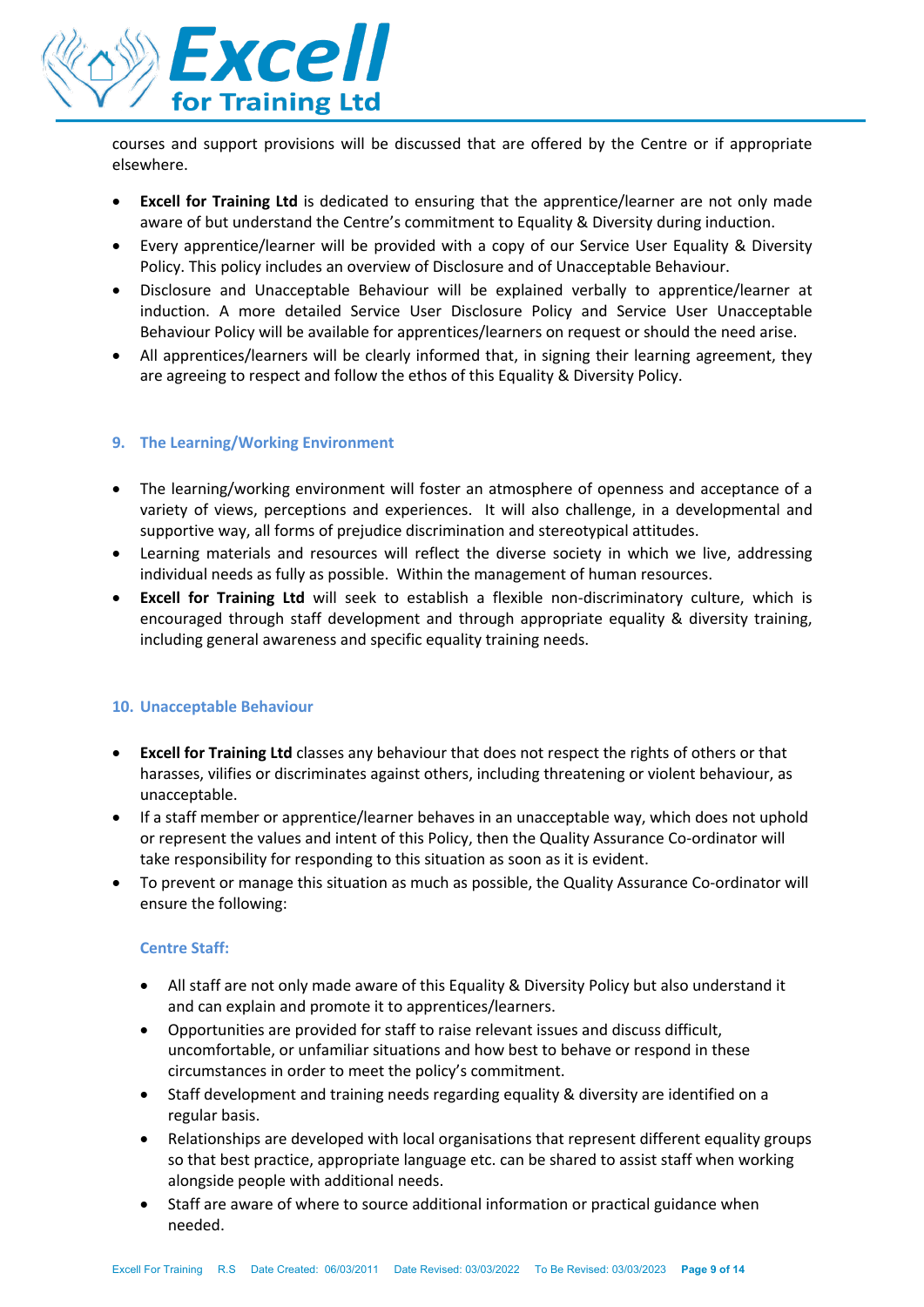

• There is an opportunity to speak with individual staff members about potential issues concerning their behaviour with the aim of raising their awareness of their behaviour and resolving any individual issues that may be precipitating it.

# **Apprentices/Learners:**

- All apprentices/learners are not only made aware of the Equality & Diversity Policy but also understand it and are provided with a copy of the Service User Equality & Diversity Policy to take away with them.
- Clear upfront information is provided to the apprentice/learner about the Centre's expectations and the consequences of unacceptable behaviour. The Centre will be clear about what it considers as unacceptable and what will happen if they have behaved in this way, e.g. apprentices/learners will be asked to leave should their behaviour be disruptive or have a negative impact on other apprentices/learners.
- A copy of the detailed Service User Unacceptable Behaviour is provided to apprentices/learners upon request or should the need arise.
- There is an opportunity for the apprentice/learner to understand the consequences and amend their behaviour, particularly if the apprentice/learner requires additional support themselves.
- Staff are equipped with the knowledge and skills required to manage difficult situations when working with apprentices/learners, e.g. working with people with mental health difficulties or learning difficulties, as they may find it more difficult to manage their behaviour in unfamiliar situations or when finding it difficult to communicate.

In situations where the above has been provided and the apprentice/learner continues to behave in an unacceptable way, the Quality Assurance Manager will either:

- With the apprentices/learners agreement, refer them to a different learning environment, which will meet their needs more effectively, or
- Ask theapprentice/learner to leave the Centre.

Where the unacceptable behaviour involves a member of staff, the Quality Assurance Coordinator will try to resolve the issue informally by talking with the member of staff concerned. If the issue cannot be resolved in this way, the Centre's Employee Disciplinary Procedures will be followed.

# **11. Recruitment and Selection of Personnel**

**Excell for Training Ltd** will ensure that its recruitment and selection procedures are fair, nondiscriminatory and recognise diversity.

- All vacancies will be advertised appropriately. We will aim to ensure that all potential applicants are informed of available opportunities.
- Equal opportunity statements will be included in all promotional material and advertisements.
- All promotional material will be designed to encourage suitably qualified and experienced applicants and to avoid stereotypical images.
- Equal opportunities monitoring information will be obtained from application forms. This information will **not** be used as part of the selection process. This information will be analysed on a regular basis in order to identify any trends or underrepresented groups to enable appropriate action to be taken.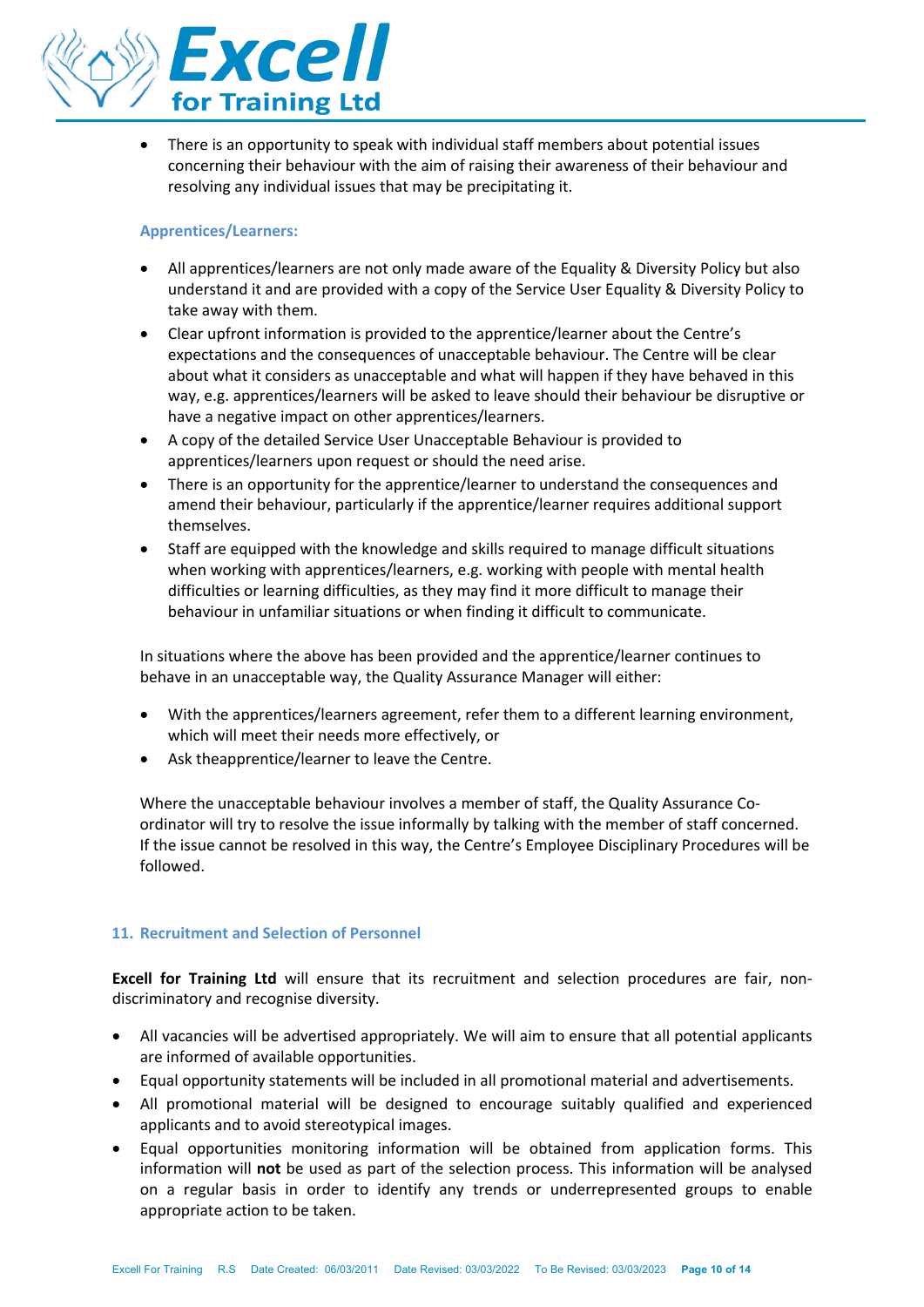

• There will be a fair and consistent approach to assessing an individual's merits and ability to do the job. Selection of employees will be on the basis of skills, experience and qualifications, i.e. the most suitable person for the job.

# **12. Procedures for Making a Complaint**

- An employee or apprentice/learner who feels that they have been the victim of unlawful discrimination, or suffered victimisation, bullying or harassment has the right to have their complaints investigated through the **Excell for Training Ltd** complaints procedure.
- **Excell for Training Ltd** will ensure that there is always a copy of our complaints procedure poster on display within our Centre.
- Any employee or apprentice/learner who is subject to or witnesses any act of discrimination, harassment, victimisation or bullying should report it immediately to their tutor, line manager, or supervisor in the first instance. The Quality Assurance Co-ordinator will investigate the complaint and provide a response within five working days.
- If the employee or apprentice/learner is unhappy with how the complaint has been handled, they can write to the Managing Director.

# **13. Monitoring**

As a measure of Excell for Training Ltd commitment to equality & diversity, targets, otherwise known as Equality & Diversity Impact Measures (EDIMs), will be set against local population statistics and they will be monitored throughout the year.

Monitoring the effectiveness of equality & diversity practices will take place via:

- Assessing Centre performance against targets.
- The collection and analysis of relevant statistical data.
- Regular performance management visits from Contractors.
- Regular customer satisfaction surveys and apprentice/learner feedback.
- Learning observations.

Individual data collected will be used confidentially.

Monitoring and evaluation will ensure areas of delivery requiring improvement and remedial action are identified. Any actions required will be recorded in the Quality Improvement Plan.

The data for monitoring will:

- Provide quantitative information on the gender and ethnicity of apprentices/learners compared to the local population.
- Provide information on the proportion of apprentices/learners with disabilities compared to the local population.
- Enable the targeting of and action planning for engagement of under-represented groups.
- Enable Centres to identify under-represented staff groups and ensure the screening of recruitment and selection procedures are not discriminatory.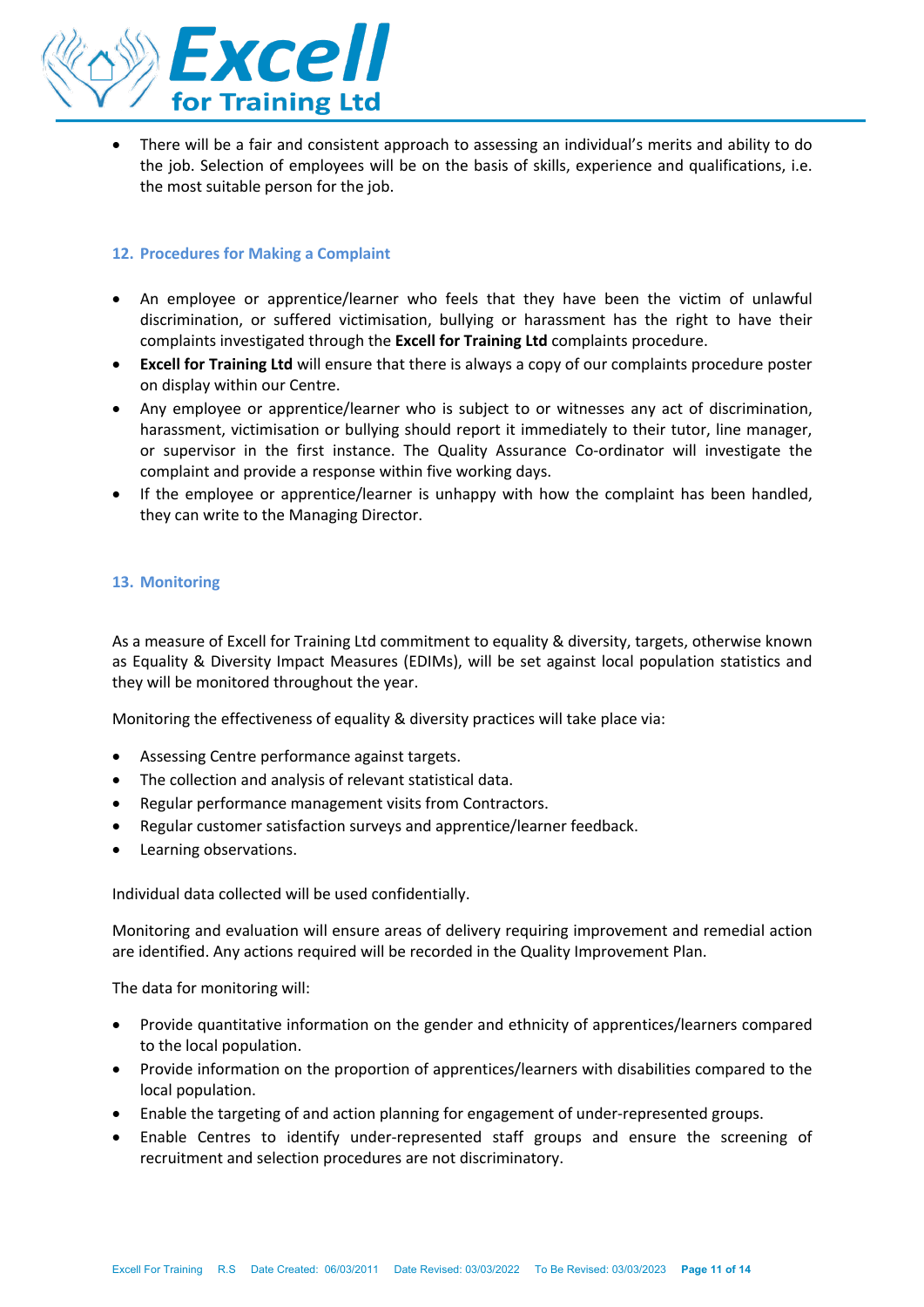

The monitoring of the wider culture of the organisation will be achieved via the annual selfassessment process, completed by the Learning Centre staff. Apprentices/learners are also encouraged to provide feedback and become involved in this process.

# **14. General Procedures**

Excell for Training Ltd will seek to ensure that this Equality & Diversity Policy is implemented efficiently and effectively.

- All staff are responsible for ensuring implementation of the policy.
- Equality & Diversity training and support will be given to all staff to enable them to implement this policy effectively.
- Staff will proactively ensure all apprentices/learners are supported throughout their learning. However, should there be any breach of this policy, it will be dealt with promptly and formal procedures implemented accordingly.
- It is important that staff do not overlook offensive comments or actions that may be made in the learning environment. Staff will discuss sensitively with the person responsible for the comments/actions, explaining the distress that they may have caused to other apprentices/learners or employees.
- This Equality & Diversity Policy will be reviewed at least annually and more frequently if necessary due to significant internal, external or legislative changes.

# **15. Responsibility**

The Quality Assurance Manager has overall responsibility for the implementation of this policy. However, it is recognised that it is the collective responsibility of all persons connected with the organisation to contribute to the implementation of this policy in their day-to-day work.

| Drafted by: Rachel Priest       | 03/03/2022 |
|---------------------------------|------------|
|                                 |            |
| Agreed & Signed by: Steven Boyd | 03/03/2022 |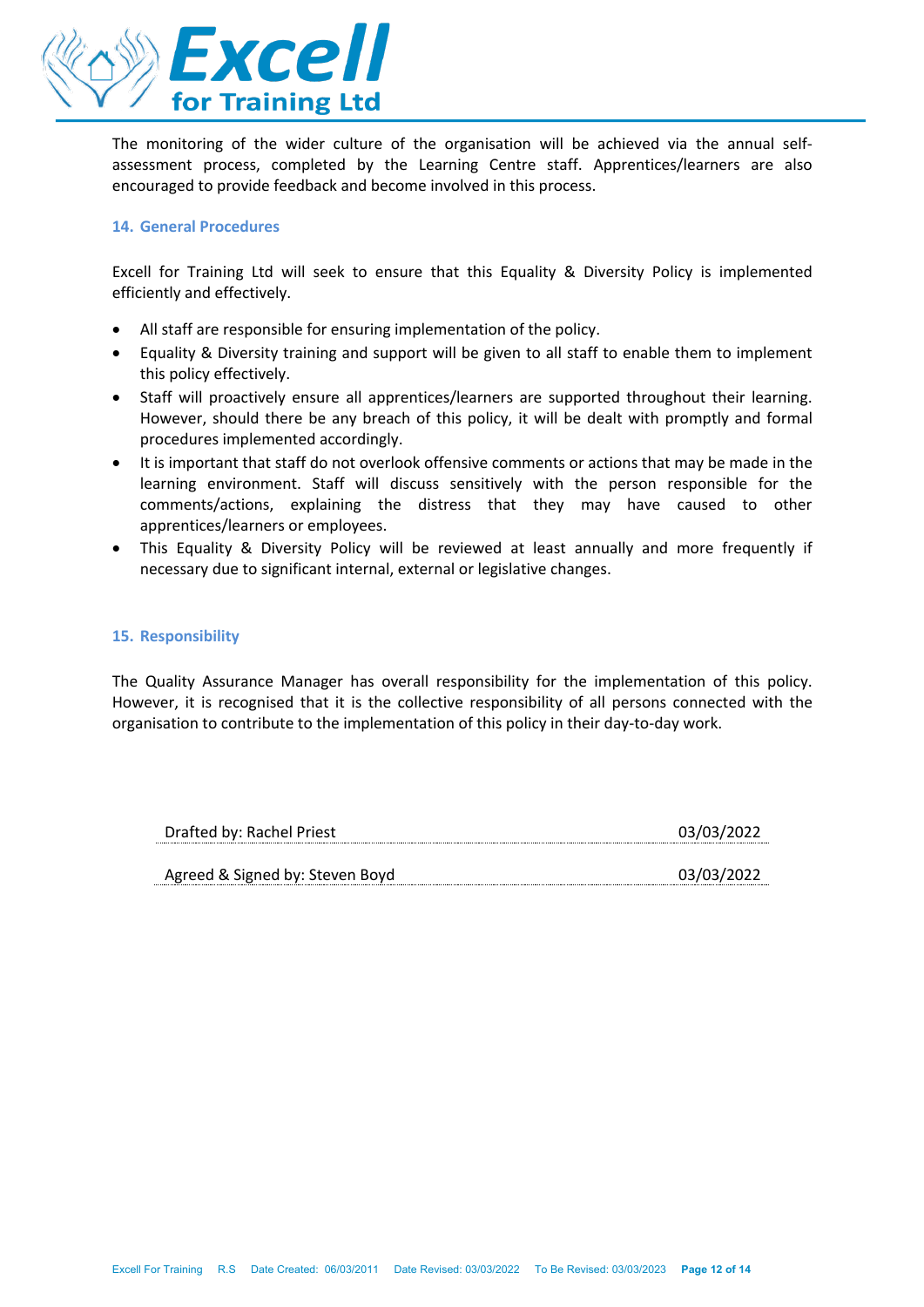

# Equality and Diversity Statements

As part of our commitment to the Equality Act 2010, Excell for Training will endeavour to treat everyone fairly in all aspects of our provision.

This document outlines how we embed the legislative requirements and the plans we have agreed to improve.

# Staff

- All post are open to all despite their culture, sexuality, creed, race and disability
- All staff has a DBS check. Anyone with a criminal background would have a risk assessment done prior to be offered a post, this is to protect individuals for any safeguarding issues that may arise
- People are paid the same rate of pay for an equal job role
- The post are written in a user friendly way that will be understood to the appropriate audience
- All post are advertised in various places including the Universal Jobmatch, this being the preferred method
- People who have a disability and who meets the set criteria for any post are guaranteed an interview
- Reasonable adjustments will be made to meets the needs of anyone who is disabled
- Staff are permitted to personalise their own working space which represents their values and beliefs as long it is not detrimental to the companies ethos
- There is no compulsory retirement age at this present moment giving more flexibility for individuals to decide when they wish to retire

# Apprentices/Learners

All apprentices/learners receive an induction to the training programme and prior to signing a learning agreement, this can be in the form of verbal, written in 1-1 and/or group sessions. We can also provide the information using different fonts and font size as well as the use of coloured acetates to support apprentices/learners with dyslexia

- All programmes are open to all, (except where rulings are specific to the Standards they wish to work towards) despite their culture, sex, creed, race and disability.
- All apprentices/learners have an in depth initial assessment, diagnostic which identifies their potential but also identifies any areas that they may need support, e.g. additional learning and or social needs. Readers, writers/scribers are available as is specialist screening – dyslexia, dyscalculia
- The teaching and mentoring that takes place takes into consideration the apprentices/learners learning styles, and any medical problems. Task may be shortened to meet the concentration span of apprentices/learners who have ADHD, task within the learning may require the apprentices/learners to move around the room to minimise the pain for anyone with back problems and/or additional breaks may be introduced